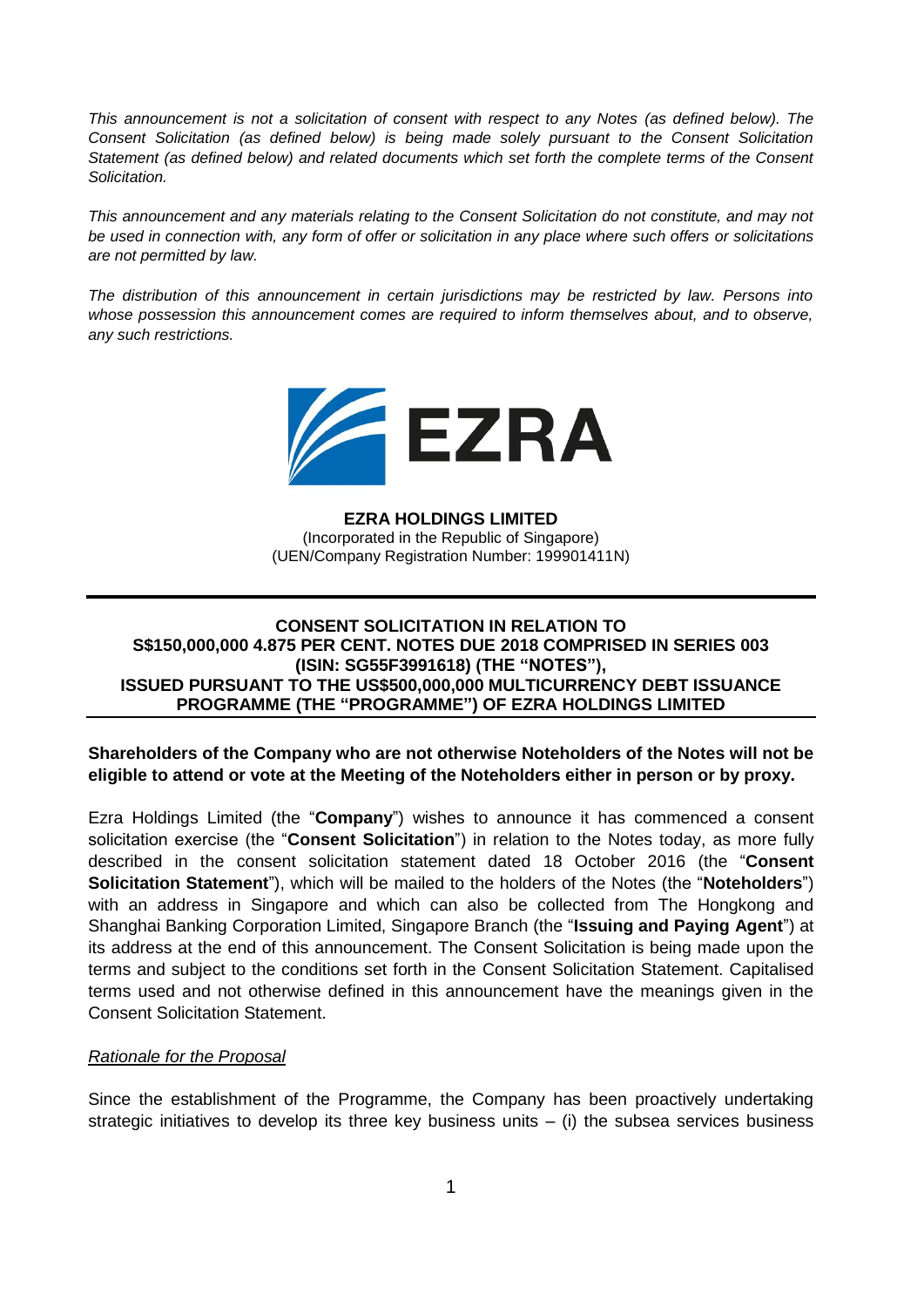("**EMAS AMC**"), (ii) the offshore support and production services business, EMAS Offshore Limited and (iii) its engineering and fabrication business, Triyards Holdings Limited ("**Triyards**").

In October 2012, Triyards was listed by way of introduction on the Main Board of the Singapore Exchange Securities Trading Limited ("**SGX-ST**"). In October 2014, EMAS Offshore Limited completed a secondary listing on the Main Board of the SGX-ST.

The Company has taken steps to develop its subsea services business. In August 2015, the Company entered into a strategic agreement with Chiyoda Corporation ("**Chiyoda**") to invest in the Company's subsea services business to form EMAS CHIYODA Subsea – a 50:50 joint venture (the "**Subsea Services Joint Venture**"). The completion of the Subsea Services Joint Venture took place in March 2016. In September 2016, Nippon Yusen Kabushiki Kaisha ("**NYK**"), one of the world's largest shipping companies, acquired a 25% equity interest in EMAS CHIYODA Subsea, while the Company and Chiyoda retained their respective 40% and 35% shareholdings. The Subsea Services Joint Venture is expected to provide strategic and operational benefits to the Company, Chiyoda and NYK. The partnership with Chiyoda and NYK is expected to create opportunities for EMAS AMC to expand its subsea-to-surface offering and provide more value to clients and partners. The Company also believes that EMAS CHIYODA Subsea is better positioned to capitalise on market opportunities as well as manage risks arising from fluctuating market conditions.

Since 2014, the persistently low oil prices have escalated the ongoing cuts in global exploration and production capital expenditure. The sustained downturn in oil company expenditure continues to result in lower industry activity and the timing of new awards to market remains uncertain. Declining charter rates and excess capacity have affected the financial performance and fleet utilisation of subsea and offshore players. These difficult operating conditions have been further compounded by the influx of newly built vessels and a general over supply in the offshore support vessel market which has resulted in asset valuations being challenged. Consequently, the Company and its subsidiaries (the "**Group**") have and are likely to continue to face strong headwinds in the foreseeable future. As part of the Group's policy, the Group will reassess the value of its assets as at 31 August 2016 and if necessary, impair or write them down as appropriate.

Nevertheless, the Company remains focused on improving operational efficiencies, and has undertaken cost savings initiatives, such as optimising vessel operating expenses and staffing requirements and streamlining support functions in an effort to reduce the Group's operating costs and administrative expenses. In the first half of 2016, the Company proactively took steps to evaluate its financial covenants as part of its overall capital management and engaged its stakeholders to modify certain of such financial covenants in order to provide for increased operational and financial flexibility in light of the softer market conditions facing the global economy and the oil and gas sector. In addition, in September 2016, the Company obtained shareholders' approval for the proposed divestment of the Group's interest in PV Keez Pte. Ltd., which owns the floating, production, storage and offloading vessel named "Lewek EMAS", to PetroFirst Infrastructure 2 Limited. This disposal is expected to enable the Company to strengthen its financial position as the net proceeds from the sale will further reduce the Company's gearing levels and improve cash flows and working capital.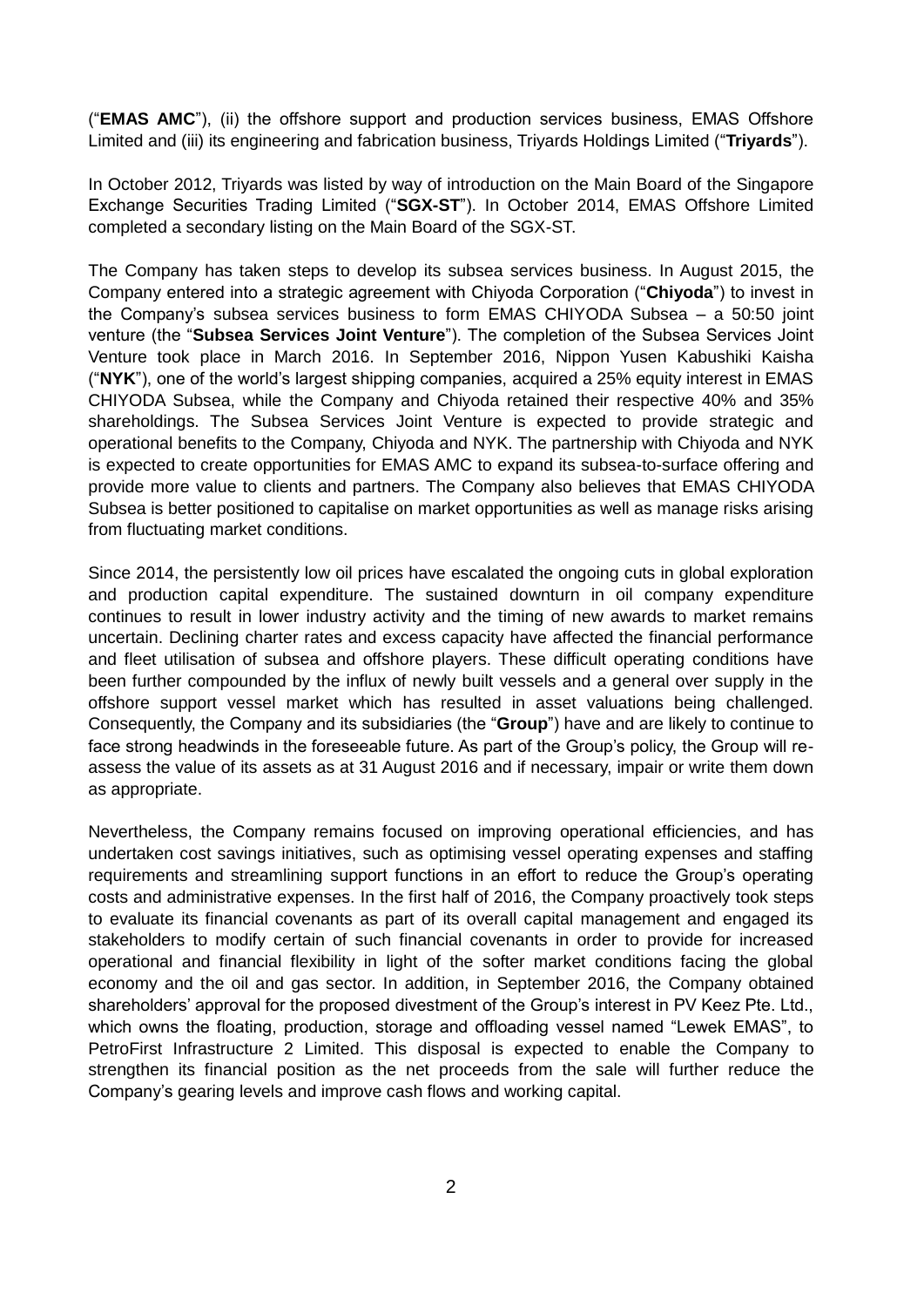However, the overall market conditions facing the global economy and the oil and gas sector has remained challenging. On 3 October 2016, Perisai Petroleum Teknologi Berhad ("**Perisai**"), an associated company of the Company, announced that it had failed to obtain the approval of the holders of the S\$125,000,000 6.875 per cent. notes due on 3 October 2016 comprised in Series 001 issued through its financing vehicle Perisai Capital (L) Inc pursuant to its S\$700,000,000 Multicurrency Medium Term Note Programme unconditionally and irrevocably guaranteed by Perisai (the "**Perisai Notes**") to, *inter alia*, waive the non-payment of principal and interest in respect of the Perisai Notes and postpone the maturity date of the Perisai Notes from 3 October 2016 to 3 February 2017. On 4 October 2016, Perisai Capital (L) Inc announced that it had, together with Perisai, as guarantor in relation to the Perisai Notes, received a notice dated 3 October 2016 from the trustee of the Perisai Notes, notifying that an event of default for breach of covenant had occurred thereunder the Perisai Notes and stated that the trustee of the Perisai Notes had also notified that it does not intend to take any further action to declare the Perisai Notes to be due and payable unless, subject to certain conditions, it was so directed by the holders of the Perisai Notes in accordance with the trust deed constituting the Perisai Notes. On 10 October 2016, Perisai announced that the event of default will give rise to an event of default pursuant to the cross default provisions contained in the loan facilities taken up by Perisai and its subsidiaries. On 12 October 2016, Perisai announced that it was in discussions with a financial institution to secure financing that may allow Perisai to negotiate a mutually acceptable debt restructuring with its creditors which include holders of the Perisai Notes. In the event that Perisai is not successful in negotiating a favourable outcome with holders of the Perisai Notes, Ezra may need to assess its investment in Perisai and the accounting impact arising from this.

In addition, the Group is currently in discussions with various parties, including certain financial institutions, on its financial obligations and is exploring various options which may include securing additional working capital facilities, amending the repayment profile of certain financial obligations, extending certain repayment obligations, issue of new securities and sale of noncore assets, and/or refinancing existing loans.

As such, as a precautionary measure to avoid any non-compliance or potential non-compliance with:

- (a) Clause 7.2 of the Trust Deed and Condition 4(b) of the Notes, the Company proposes to, *inter alia*, seek a waiver in respect of:
	- (i) any breach or potential breach of the financial covenants in Clause 7.2 of the Trust Deed and Condition 4(b) of the Notes; and
	- (ii) the occurrence of any Event of Default or Potential Event of Default as a result of any non-compliance or potential non-compliance with such financial covenants, and accordingly, determine that any Event of Default or Potential Event of Default as aforesaid shall not be treated as such for the purposes of the Trust Deed, in respect of the period from (and including) the financial half-year ended 29 February 2016 to 24 April 2018 (being the maturity date of the Notes); and
- (b) Clause 16.3 of the Trust Deed of the Notes, the Company proposes to, *inter alia*, seek a waiver in respect of: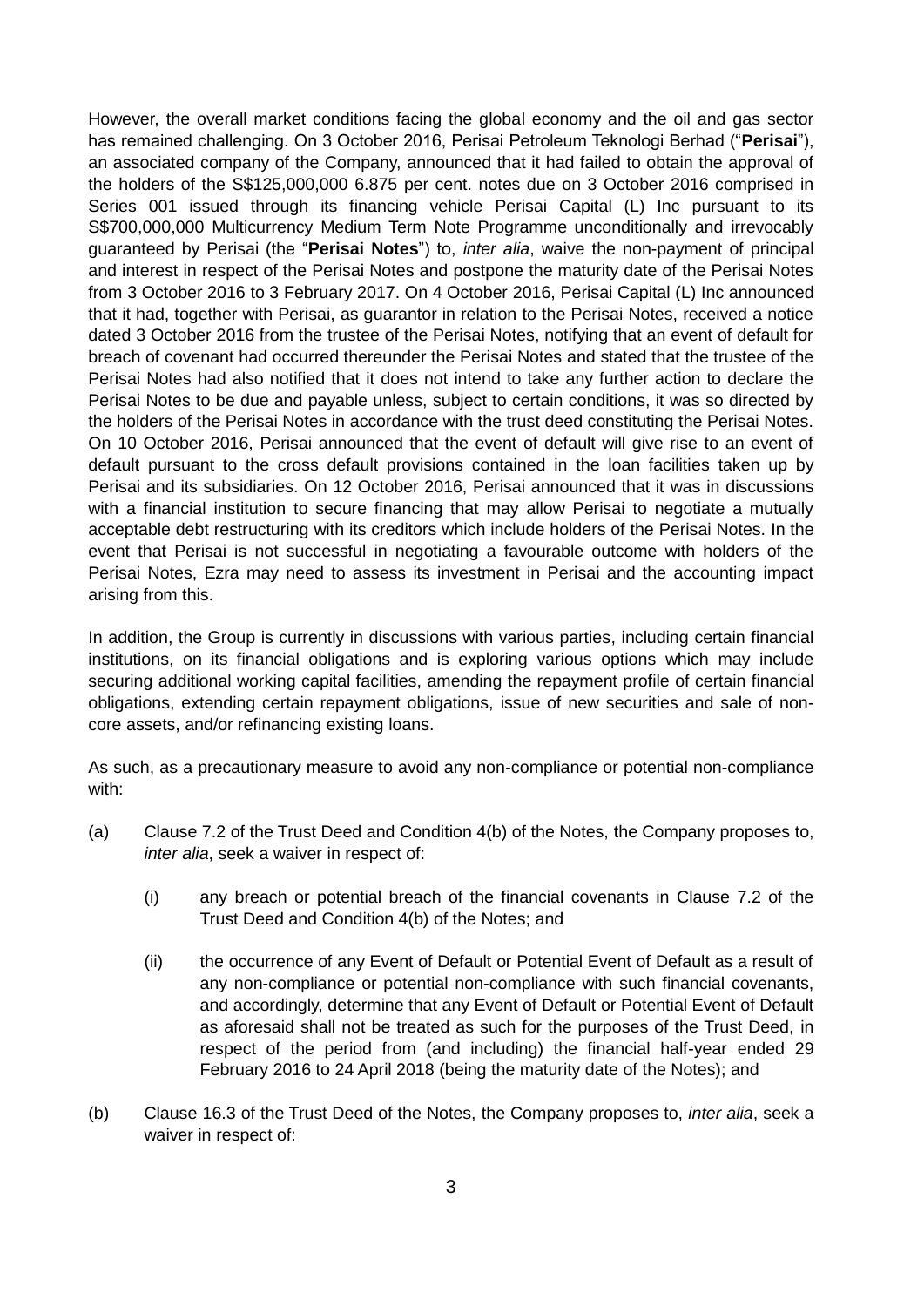- (i) the occurrence of any Event of Default or Potential Event of Default under Condition 10(e) of the Notes as a result of the Company or any of its Principal Subsidiaries beginning negotiations or taking any other step with a view to the deferral, rescheduling or other readjustment of all or a material part of each of their indebtedness (or any part which it will or might otherwise be unable to pay when due), concluding negotiations or taking any other step with a view to the deferral, rescheduling or other readjustment of all or a material part of each of their indebtedness (or any part which it will or might otherwise be unable to pay when due), or agreeing to or declaring a moratorium in respect of or affecting all or a material part of the indebtedness of each of the Company or any of its Principal Subsidiaries, and accordingly, determine that any Event of Default or Potential Event of Default as aforesaid shall not be treated as such for the purposes of the Trust Deed; and
- (ii) any breach or potential breach of the general covenant in Clause 16.3 of the Trust Deed.

Details of the proposal are further elaborated in the section entitled "The Proposal – 2. Terms of the Proposal" in the Consent Solicitation Statement.

## *Consent Fees*

Subject to the fulfilment of the Settlement Conditions, Noteholders who deliver, or arrange to have delivered on their behalf, valid Voting Instructions on or prior to the Early Consent Fee Deadline to the Issuing and Paying Agent to have their votes cast in favour of the Extraordinary Resolution at the Meeting (and such Voting Instructions have not been validly revoked) will be eligible to receive a one-time fee of 0.10 per cent. in principal amount of the Notes in respect of which such votes were cast (being S\$250 per S\$250,000 in principal amount of such Notes) less any bank charges, which shall be borne by such Noteholders (the "**Early Consent Fee**") in respect of the Notes which are the subject of such Voting Instructions.

Subject to the fulfilment of the Settlement Conditions, Noteholders who (a) vote in favour of the Extraordinary Resolution at the Meeting or (b) deliver, or arrange to have delivered on their behalf, valid Voting Instructions after the Early Consent Fee Deadline but on or prior to the Expiration Time to the Issuing and Paying Agent to have their votes cast in favour of the Extraordinary Resolution at the Meeting (and such Voting Instructions have not been validly revoked) will not be eligible for the Early Consent Fee and will instead receive a one-time fee of 0.05 per cent. in principal amount of the Notes in respect of which such votes were cast (being S\$125 per S\$250,000 in principal amount of such Notes) less any bank charges, which shall be borne by such Noteholders (the "**Normal Consent Fee**") in respect of the Notes which are the subject of such Voting Instructions or votes at the Meeting. For the avoidance of doubt, Noteholders who are eligible to receive the Early Consent Fee will not additionally receive the Normal Consent Fee.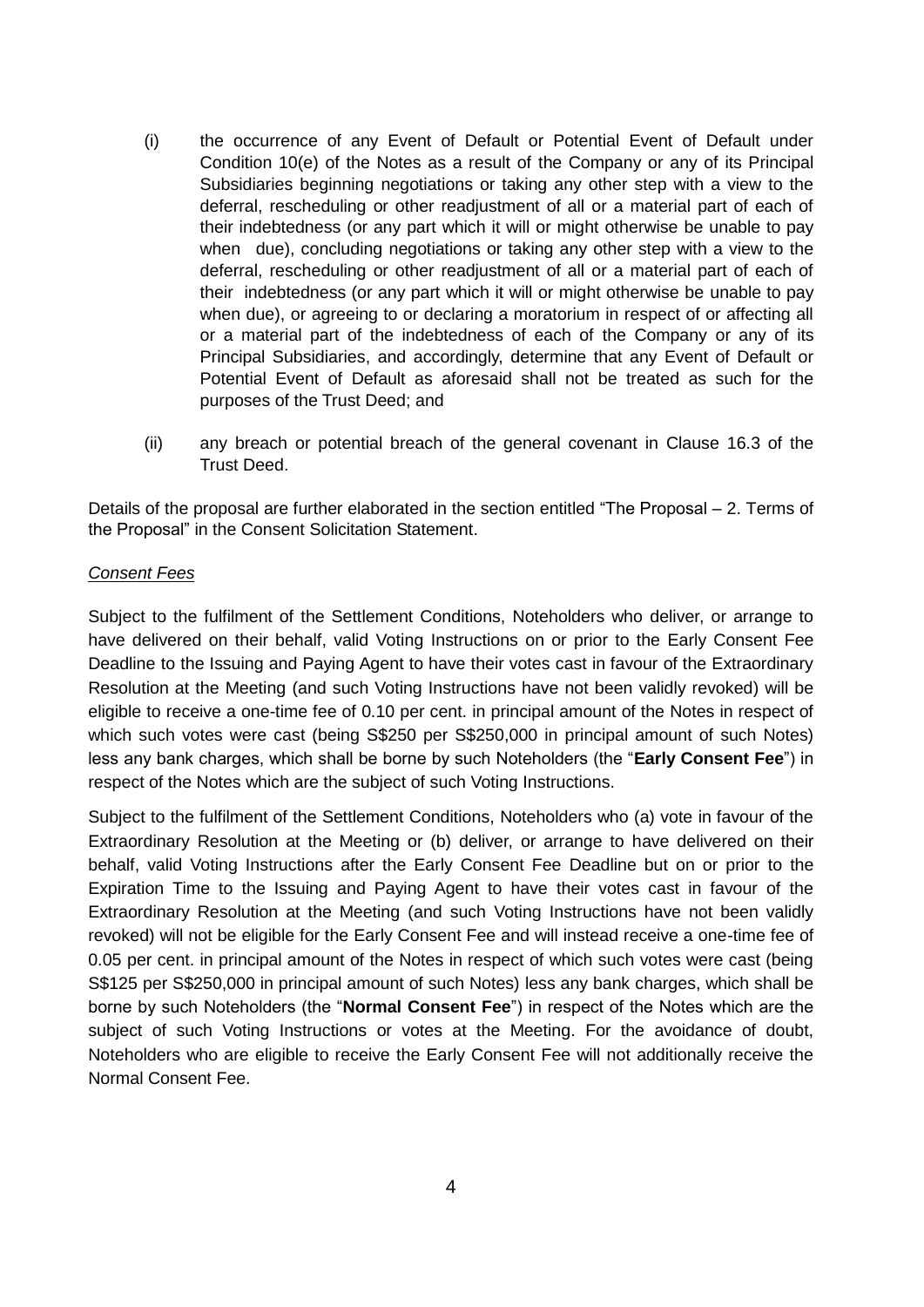#### *Expected Timetable*

Set forth below is the current expected summary timetable for the Consent Solicitation, including the expected date for the notice of the results from the Consent Solicitation. See also the section entitled "Expected Timetable" in the Consent Solicitation Statement.

| <b>Event</b>                                                                                                                                                                                                             | Date and Time                                                                                                                                                                                             |
|--------------------------------------------------------------------------------------------------------------------------------------------------------------------------------------------------------------------------|-----------------------------------------------------------------------------------------------------------------------------------------------------------------------------------------------------------|
| Launch                                                                                                                                                                                                                   | 18 October 2016.                                                                                                                                                                                          |
| <b>Early Consent Fee Deadline</b>                                                                                                                                                                                        | 5.00 p.m. (Singapore time) on 2 November<br>2016.                                                                                                                                                         |
| <b>Expiration Time</b>                                                                                                                                                                                                   | 10.00 a.m. (Singapore<br>time)<br>$\overline{7}$<br><b>on</b><br>November 2016.                                                                                                                           |
| Time and date of the Meeting                                                                                                                                                                                             | a.m. (Singapore<br>time)<br>- 9<br>10.00<br><b>on</b><br>November 2016.                                                                                                                                   |
| Notice of results of the Meeting                                                                                                                                                                                         | As soon as reasonably practicable and, in<br>any event, no later than 14 days following<br>the Meeting (or, if applicable, any adjourned<br>Meeting).                                                     |
| (Subject to the fulfilment of the Settlement<br>Conditions) the date(s) for the payment of the<br>Early Consent Fee or (as the case may be)<br>the Normal Consent Fee to the Noteholders<br>eligible to receive such fee | On or around 9 November 2016 and, in any<br>event, no later than five business days after<br>the passing of the Extraordinary Resolution<br>at the Meeting (or, if applicable, any<br>adjourned Meeting). |
| (If the Extraordinary Resolution for the Notes)                                                                                                                                                                          | As soon as reasonably practicable on or                                                                                                                                                                   |

(If the Extraordinary Resolution for the Notes is duly passed at the Meeting or, if applicable, any adjourned Meeting) the date for the Waiver Letter to be issued by the Company and accepted by HSBC Institutional Services (Singapore) Limited, acting in its capacity as trustee for the Noteholders to give effect to the Extraordinary Resolution

As soon as reasonably practicable, on or after the date of payment of the Early Consent Fee or (as the case may be) the Normal Consent Fee.

Provided that the Settlement Conditions are fulfilled, the Early Consent Fee or (as the case may be) the Normal Consent Fee will be credited to the account of the Noteholder eligible to receive such fee on or around 9 November 2016, and in any event, by no later than five business days after the passing of the Extraordinary Resolution at the Meeting. The Company may elect to waive any Settlement Condition at its sole and absolute discretion.

The quorum required at the Meeting for the passing of the Extraordinary Resolution shall be two or more persons present holding Voting Certificates or being proxies and holding or representing in the aggregate not less than a clear majority of the principal amount of the Notes for the time being outstanding and at an adjourned Meeting any proportion of the Notes for the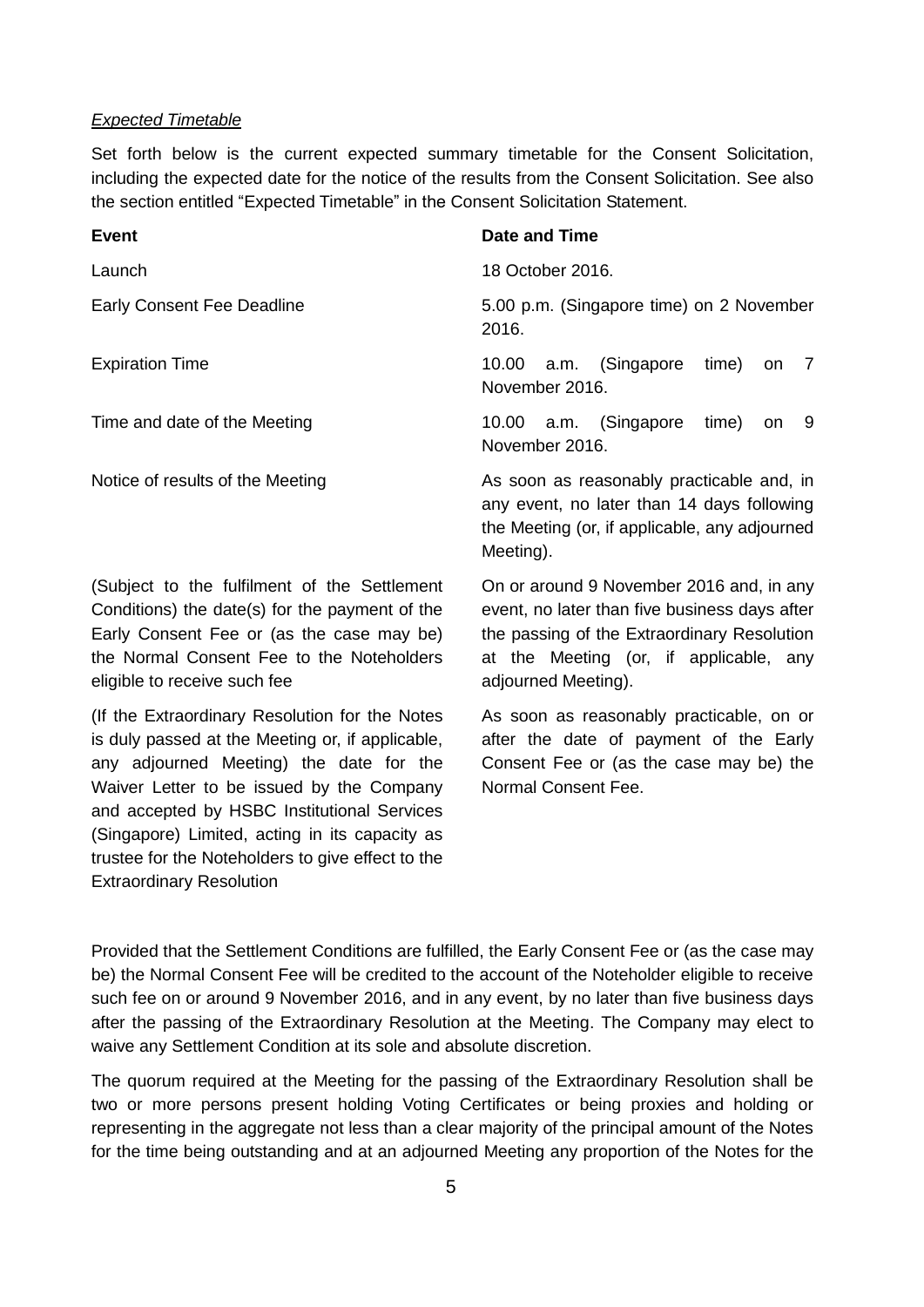time being outstanding. No business (except choosing a chairman) shall be transacted at the Meeting unless the requisite quorum is present at the commencement of business.

If a quorum is not present within 15 minutes from the time initially fixed for the Meeting, it shall be adjourned until such date, not less than 14 days nor more than 42 days later, and time and place as the chairman of the Meeting may decide. If a quorum is not present within 15 minutes from the time fixed for such adjourned Meeting, the Meeting shall be dissolved. At least 10 days' notice of a Meeting adjourned through want of a quorum shall be given in the same manner as for an original Meeting and that notice shall state the quorum required at the adjourned Meeting.

Voting Certificates obtained and Voting Instructions given in respect of the Meeting (unless validly revoked pursuant to the terms of the Consent Solicitation) shall remain valid for such adjourned Meeting.

The Extraordinary Resolution proposed at the Meeting would need to be passed by a majority consisting of at least 75 per cent. of the persons voting thereat upon a show of hands or if a poll is duly demanded by a majority consisting of at least 75 per cent. of the votes cast on such poll. The Extraordinary Resolution of the Noteholders passed at the Meeting duly convened shall be binding upon all the Noteholders whether present or not present at such Meeting and upon all Couponholders (as defined in the Trust Deed) and each of them shall be bound to give effect to it accordingly.

Subject to applicable law and the provisions of the Trust Deed and as provided in the Consent Solicitation Statement, the Company may, in its sole discretion, re-open, amend, waive any condition of or terminate the Consent Solicitation at any time prior and up to the Expiration Time. If, in the opinion of the Company, any amendment to the terms of the Consent Solicitation is material, the Company may extend the Early Consent Fee Deadline and/or the Expiration Time. Notice will be given to the Noteholders by the Company if the terms of the Consent Solicitation are amended, extended or if the Consent Solicitation is terminated.

If the Company is required to make an announcement relating to an extension, re-opening, amendment, waiver of any condition of or termination of the Consent Solicitation, such announcement will be made in accordance with all applicable laws, rules and regulations via (a) the issue of a press release and/or (b) the website of the SGX-ST. The Company will make any such announcement as promptly as practicable.

Questions and requests for further information and assistance in relation to the Consent Solicitation or the Consent Solicitation Statement may be directed to the Company during normal office hours at its address and telephone number set forth below. Questions or requests for assistance in connection with the submission or delivery of Voting Instruction Forms may be directed to the Issuing and Paying Agent during normal office hours at its address and telephone number set forth below.